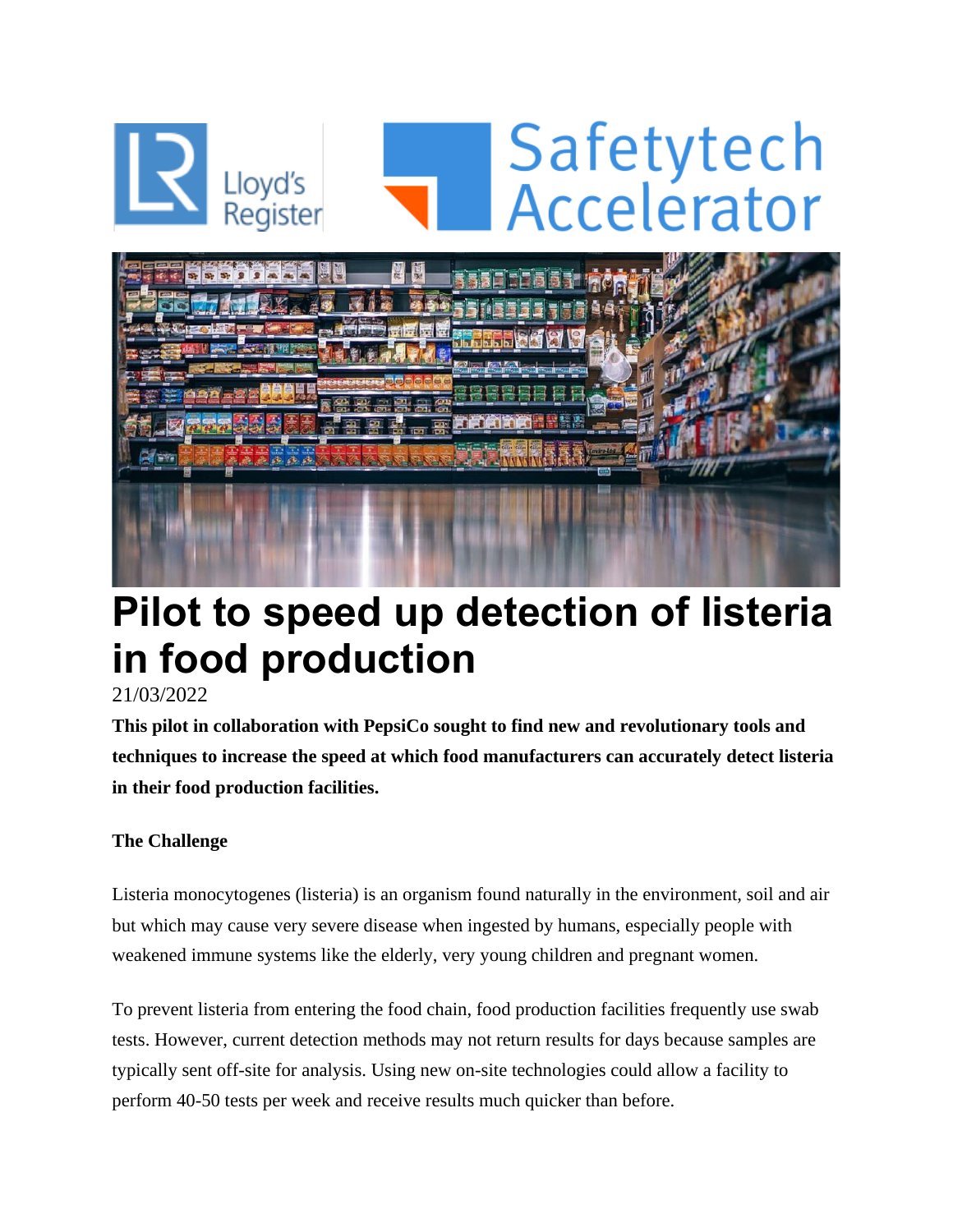### **The Solution**

Safetytech Accelerator worked closely with PepsiCo to outline the technology parameters for the challenge and sourced fourteen startups with new approaches to listeria detection. From these applications, the most promising startups were shortlisted to pitch their solutions in front of Lloyd's Register, Safetytech Accelerator and PepsiCo judges.

US-based SnapDNA was selected as the technology partner for this challenge, having developed a diagnostic instrument that can be used quickly and with minimal effort. The majority of tasks are completed with automated programs that can be selected using a touch screen display.



Fig. 1 SnapDNA's rapid diagnotic instrument and sample cartridges

Industry established sample sizes are placed in cartridges and analysed in parallel using multiple bays for increased throughput. The instrument aims to provide rapid quantitative results with near-zero false positives.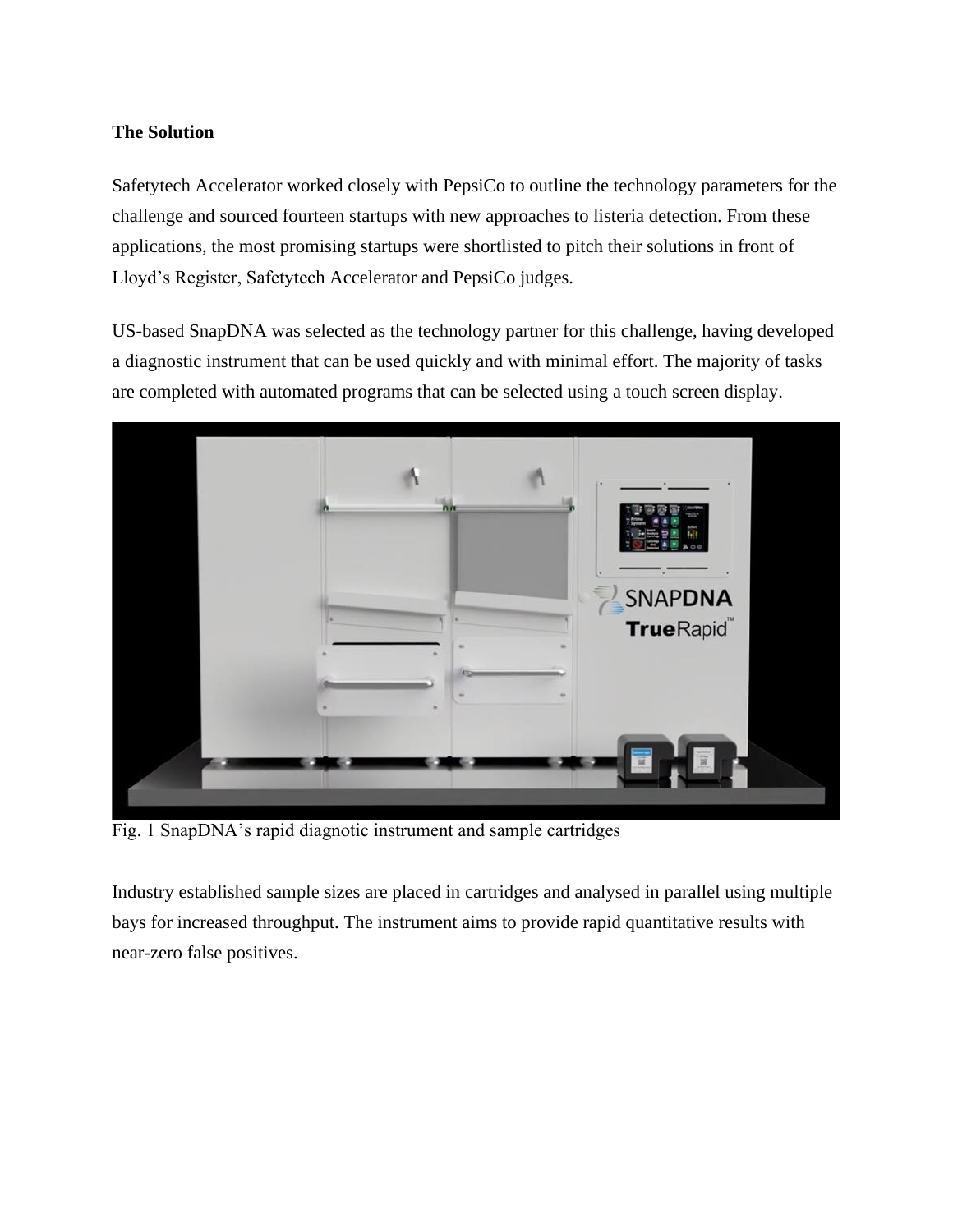### **The Pilot**

Originally the pilot was to be conducted on-site at a PepsiCo facility. The Covid pandemic made this impractical, so tests were performed at SnapDNA's labs with partners attending via video conferencing.

From the start, PepsiCo emphasized the importance of detecting only live cells. This is a core food industry requirement that few rapid analysis solutions have achieved. Lab testing currently relies on culturing bacteria for live-only analysis since only live cells will grow. Culturing is a slow biological process and a key factor as to why it currently takes 3-7 days for lab results.

PepsiCo proposed that SnapDNA analyse three 10ml triplicate sample sets prepared by an independent food testing lab:

- Three live cell samples with 1K-10K cells per sample
- Three dead cell samples with 1M-10M cells per sample
- Three mixed cell samples with 1K-10K live cells plus 1M-10M dead cells per sample



Fig. 2 Environmental Sponge Swab Sample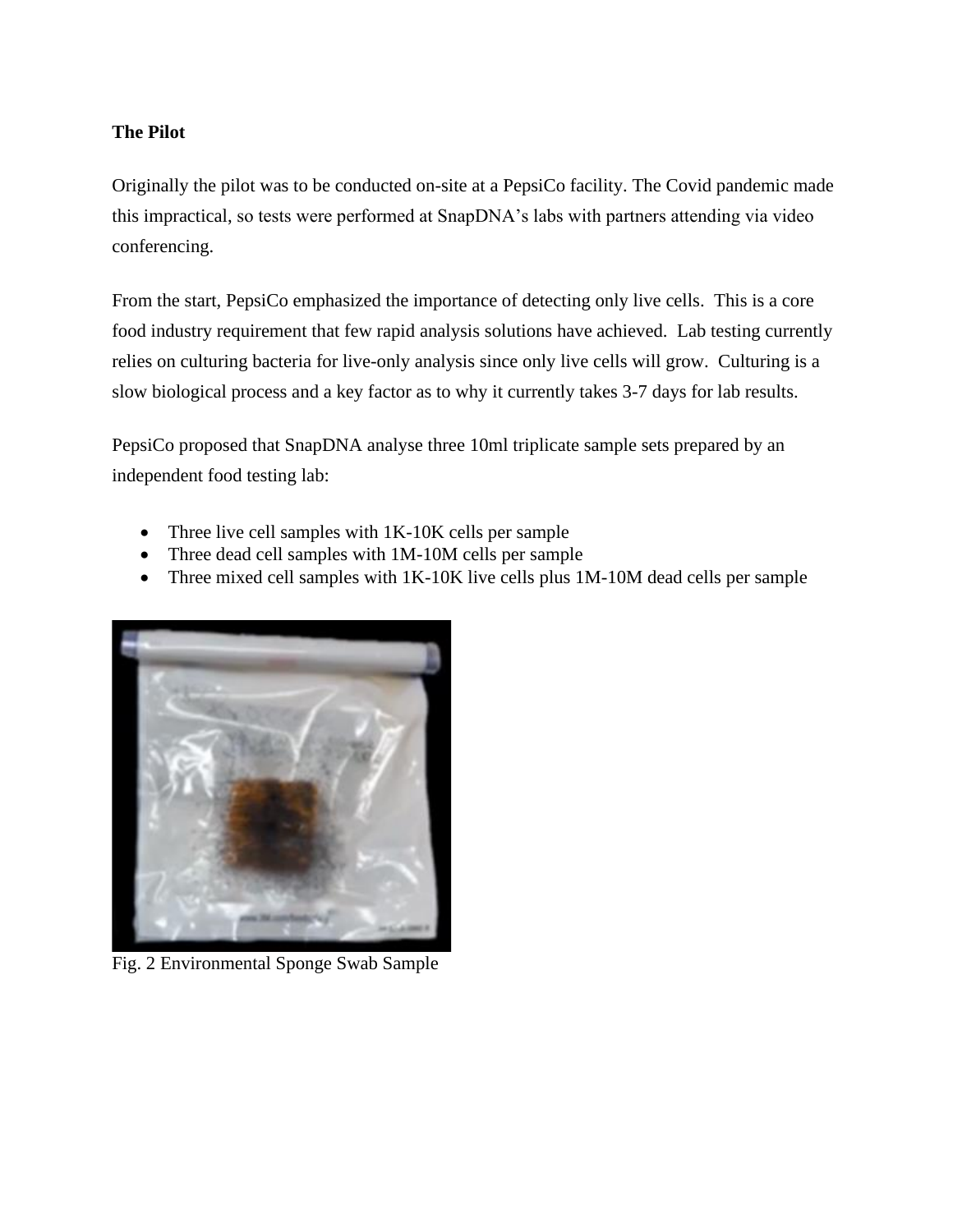# **Results**

SnapDNA analysed nine independently prepared samples using two nearly identical SnapDNA prototype instruments, each containing one analysis bay. The test was successful, with 100% correct results:

- No dead listeria cells were detected
- Live listeria cells were strongly detected
- The presence of dead listeria cells did not impact the detection nor quantitation of live listeria cells

These results demonstrate that the SnapDNA system detects only live listeria cells even in the presence of a large excess of dead cells.

## **Industry-Wide Impact**

Detection of only live cells is considered by many food safety professionals to be the single largest challenge to rapid pathogen detection. This pilot has shown it is now possible for food producers to perform high speed and accurate detection of live listeria cells.

David Medin, CEO at SnapDNA Corporation had this to say about the collaboration,

*"This pilot with Safetytech Accelerator allowed us to demonstrate critical aspects of our technology with one of the largest food companies in the world. They were able to assist us in managing the project and providing feedback from their experience with other clients. The collaboration between the three parties resulted in the successful outcome we achieved.*

*PepsiCo has been an outstanding partner with invaluable, leading industry experience in food safety. Their team of experts remained involved throughout the project and provided insight and feedback critical to our success with the pilot and with our upcoming commercial product. Our work with PepsiCo has created a relationship and opened an opportunity for a larger pilot that will have potentially industry changing implications."*